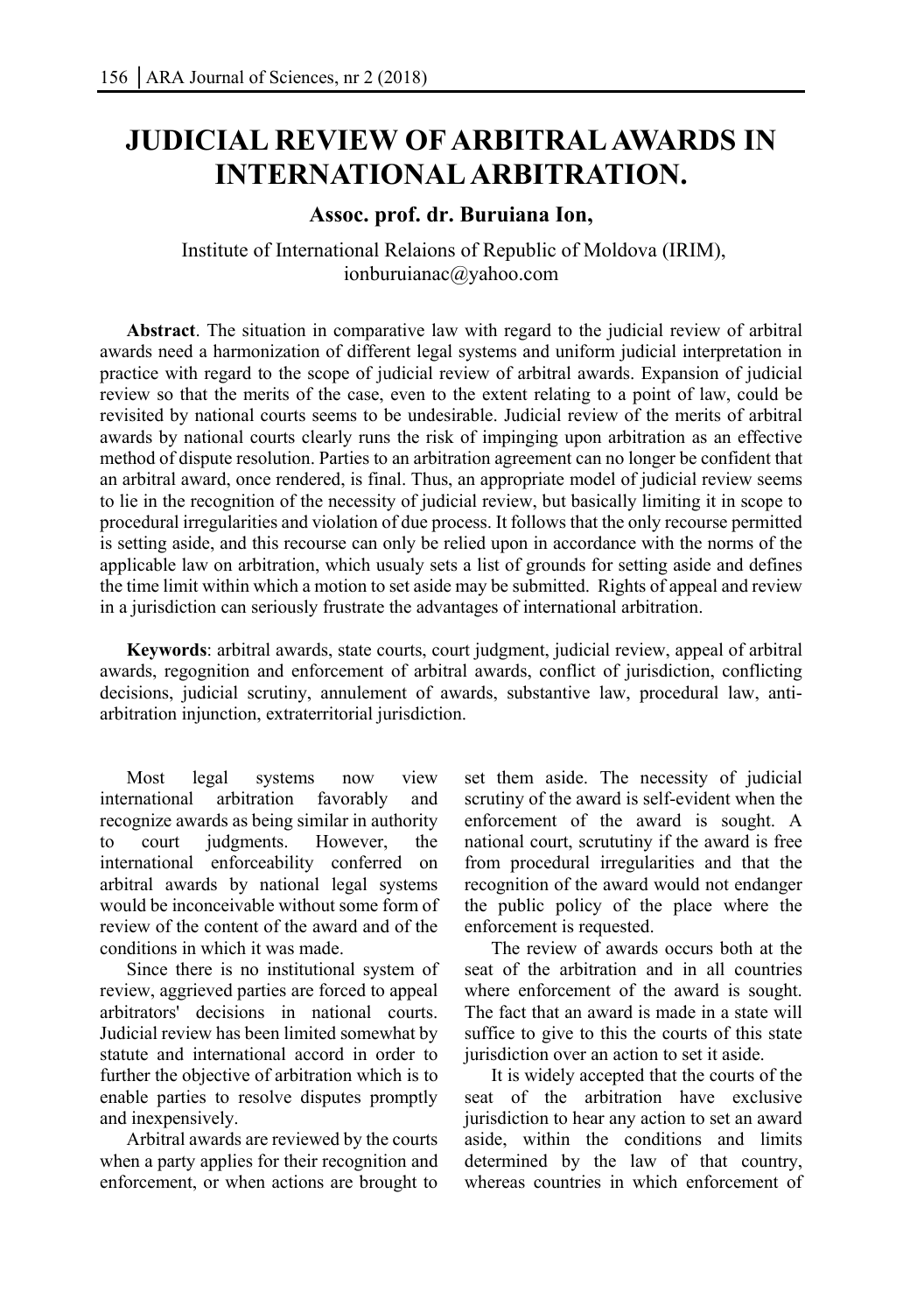the award is sought can only agree or refuse to give effect to it in their territory [1].

State courts the best-suited for judicial review are the courts of the place where the arbitral proceedings are held i.e the arbitration seat. The possibility of judicial scrutiny of an arbitral award at the seat of arbitration enhances the integrity and efficiency of the arbitral proceedings: it reduces the risk of the rendering of arbitrary decisions by some arbitrators, increasing the confidence and trust of the business community in international arbitration. It furthers respect for arbitral awards abroad since it is understood that the award has been rendered subject to judicial scrutiny at the place where it was made.

 Furthermore, from the arbitrator's point of view, it will significantly decrease the risk of any improper conduct on the part of arbitrators, and from the point of view of victims of flawed arbitral awards, it will considerably decrease the risk of being subjected to almost endless enforcement actions in different jurisdictions, as many jurisdictions will respect a lawfully rendered judicial decision setting the award aside.

From the point of view of the domestic legislature, the jurisdiction of the courts to hear all actions to set aside international awards made in a country is based on the idea of providing those involved in international commerce with an arbitral forum which takes a particular view of the control which the courts should exercise over awards.

The criterion relied on by courts to uphold their jurisdiction to set aside an arbitral award is usually the fact that the award was made on their territory. This simple geographical criterion has been adopted by the UNCITRAL Model Law, which provides in its Article 34 that an award can be set aside, in a limited number of cases derived from the New York Convention, by the courts specified by each country in Article 6 as having jurisdiction to hear the main issues arising in connection with the arbitral proceedings.

Article 1, paragraph 2 further provides that those courts have jurisdiction "only if the place of arbitration is in the territory of the country in question.

Most modern arbitration laws also use the seat of the arbitration as the factor

determining which awards can be the subject of an action to set aside before the local courts. The undisputed inference from this provision is that: (i) the national courts of the seat have jurisdiction over an action for annulment of awards rendered within their territory; and (ii) those courts are not empowered to assume jurisdiction over annulment of awards rendered outside their territory.

The advantages of this solution, that is, the exclusive jurisdiction of the courts of the seat, are numerous, among which one may refer to predictability and avoidance of any conflict of jurisdictions. It is clear that if only the courts of the seat exercise jurisdiction over actions for annulment of arbitral awards, this will provide the required degree of predictability for all the parties concerned, which will, in itself, result in security and stability. Moreover, no conflict of jurisdictions, positive or negative, which is the potential source of conflicting decisions or so-called floating awards, would ever arise.

Judicial review at the arbitral *situs* enhances efficient control of aberrant arbitral behavior, promoting confidence within the commercial community. Situs review also enhances efficient arbitration by furthering respect for awards abroad. Without a right to have procedurally unfair awards vacated at the *situs*, victims of injustice must prove an award's illegitimate character de novo wherever it might be presented for recognition. However, there are domestic arbitration laws, which admit the rewiew of arbitral by courts other than the enforcement court.Although the Model Law has provided for the exclusive jurisdiction of the courts of the seat over any annulment action, the heterogeneity stems from the fact that some countries have not adopted the Model Law in their national legislation and some others, though adopting or being under the influence of the Model Law, have followed other regimes with respect to the issue of jurisdiction, This situation leads to extraterritorial jurisdiction of national courts over the annulment of arbitral awards. Such regimes normally allow national courts to exercise jurisdiction over an arbitral proceeding held, or the annulment of an award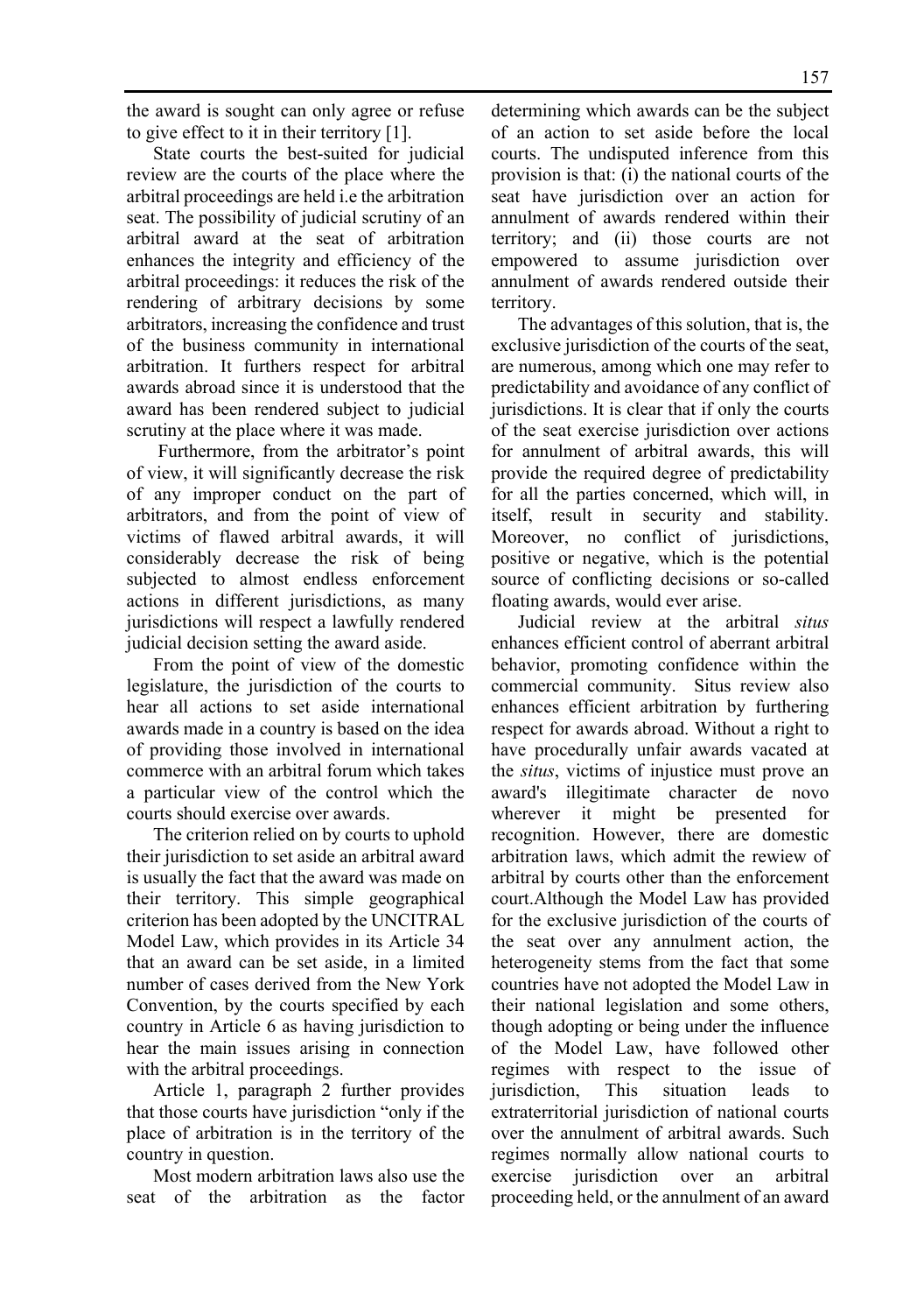rendered, outside their territory. The extraterritorial jurisdiction is, in some cases, exercised directly by assuming jurisdiction over an action to set aside; and, in some others, indirectly, in the form of an 'antiarbitration injunction' preventing an arbitral proceeding from going forward, or an 'antienforcement injunction' precluding the winner from enforcing the award in other territories.The concurrent exercise of jurisdiction by the courts of different states on the same matter is itself a source of problems, among which the risk of conflicting judgments is the most notable.

For example, were they to retain jurisdiction on the basis of the procedural law, the courts of others states might set aside awards held valid by the courts of the seat of the arbitration. Accepting a more universallyrecognized criterion for determining jurisdiction, such as that of the seat of the arbitration, avoids those difficulties.

Concerning the scope of judicial review, most states have restricted the scope of judicial review to procedural irregularities and violation of public policy. However, the need of extension of review of an award in the respect of international public policy is obvious, due to the extension of the domain of arbitrable matters,

The nature of the review performed by the courts implies that they should be entirely free to examine the circumstances of the case, both legal and factual. That is the necessary corollary of the liberalism of the courts as regards the arbitrability of the dispute in particular. It therefore would seem appropriate for the trust placed by the courts in the arbitrators as a matter of principle to be accompanied by a subsequent review of the award which prevents the arbitrators from avoiding censure by the courts through careful reasoning based on the facts alone.[2]

The courts will not conduct an extensive review of an award to check that it does not violate public policy, in accordance with the principle prohibiting substantive review.The judge reviewing the award should not substitute his or her own findings to those made by the arbitrator.Indeed if a judge examines all the legal and factual elements of the case to assess whether the award in

contrary to the public policy or not, this does not necessarly mean that he or she is carrying out a substantive review of the award. [3]

In certain jurisdictions the courts may review the merits of the dispute, when the annulment of the award is shougt. Thus, as for instance England, the scope of judicial review, in addition to scrutinizing the procedural integrity of the arbitral award, has been extended to a right to request the substantive review of the award's holdings on the legal merits.

A few jurisdictios permit more extensive review of the merits of international arbitration awards. They provide for judicial review of arbitral awards on the same grounds that are available with regard to first instance court decisions [4] Excessive intervention of national courts, even under the guise of achieving substantive fairness, is in contradiction with the objective expectation of the parties who submit their disputes to arbitration, as opposed to courts, and there seems to be no justification to deny the parties their contractually agreed upon expectation.

Certain arbitral regimes, for some theoretical and practical reasons, advocate the idea of elimination of judicial review by the courts of the seat by the mandatory elimination of judicial review and voluntarily exclusion through an agreement the possibility of judicial scrutiny by the courts of the seat.The idea of eliminating the judicial control of international arbitral awards was first introduced and experienced, for a certain period of time, in Belgian law, under which the courts were prevented from any judicial scrutiny of the award in arbitrations taking place in Belgium, as the seat of arbitration, if none of the parties was a national or resident of Belgium.

The elimination of judicial review, and reserving any judicial control only for the enforcement courts, has serious drawbacks for the international business community and may also be regarded as a defect for an efficient regime of international arbitration.

If, for example, an award is vacated on a ground of local law that would not be a valid ground to prevent enforcement under the Convention, the award in most cases will still not be enforced because it was vacated in the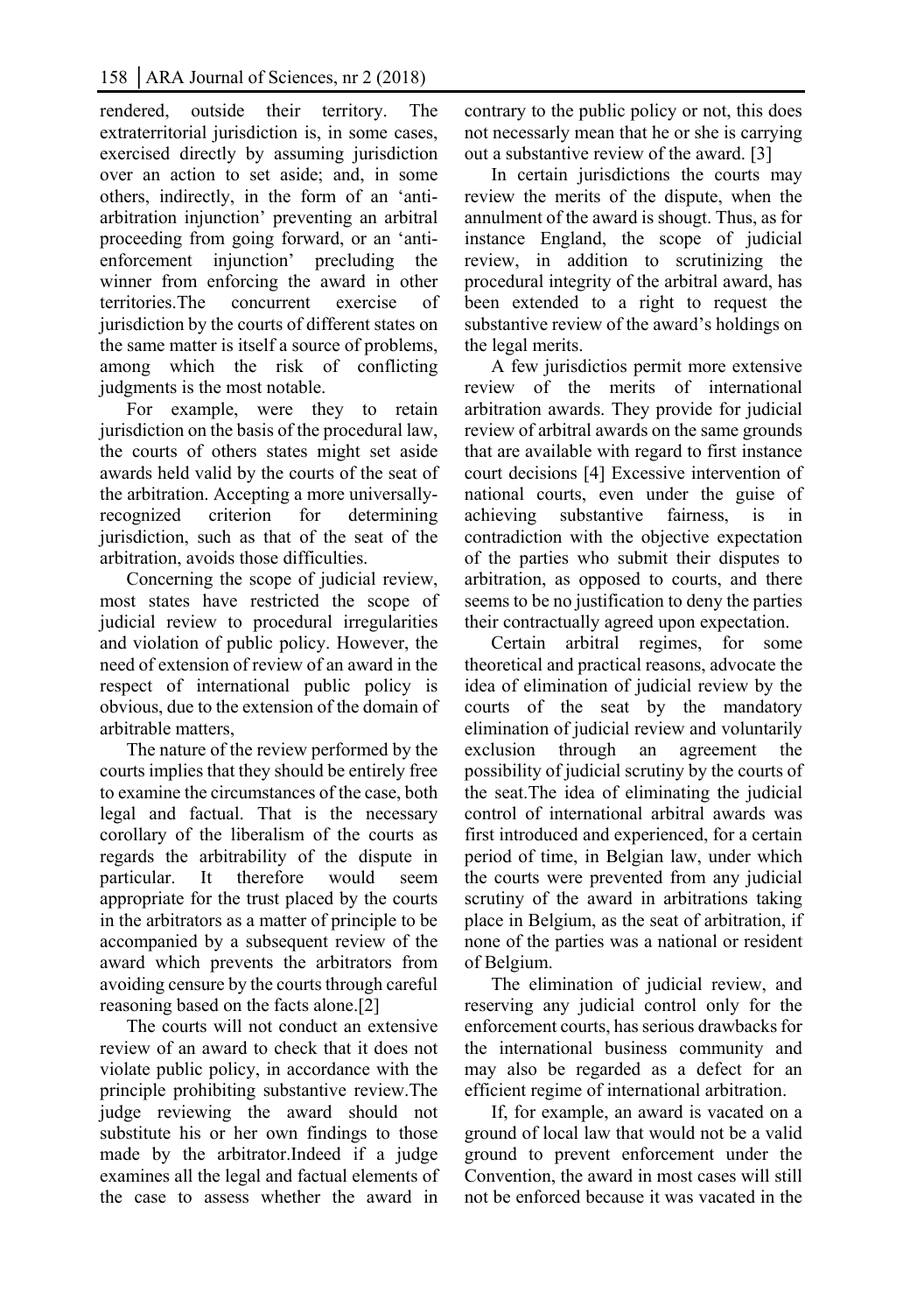place where made.

Nonetheless, the Convention's provisions make possible the enforcement of a vacated award. First, Article  $V(1)$  (e) states that enforcing courts "may" deny enforcement of a vacated award, thereby appearing to allow discretion to enforce an award even if it has been set aside in the place where it was made.'

 Second, Article VII provides that the provisions of the Convention "shall not ... deprive any interested party of any right he may have to avail himself of an arbitral award in the manner and to the extent allowed by the law or the treaties of the country where such award is sought to be relied upon.'

 This clause, referred to as the "more favorable right" provision, allows a party to take advantage of any local law of the enforcing jurisdiction that would provide a greater right to enforcement than the rendering state. Finally, parties should be given options either to contract out of all review or to contract into review on the merits of the dispute. While in domestic transactions good arguments can be made for uniform arbitration regimes, the special needs of international business call for greater freedom of contract.

Under the arbitration laws, the right to challenge an award can be expressly waived. Hence, those jurisdictions do grant the contracting parties the opportunity to choose between arbitral finality and restraint on arbitral decision making. The parties may, by an explicit declaration in the arbitration agreement or by a later agreement, exclude any application for the setting aside of an arbitral award, in case none of them is a physical person of Belgian nationality or a physical person having his normal residence in Belgium or a legal person having its main seat or a branch office in Belgium.

Swiss law also gives the parties the option to exclude recourse against an award. If they intend to do so, they must expressly provide for such exclusion. The Swiss courts have rightly been strict when examining the parties' intentions to make such exclusion.

This approach is somewhat isolated in comparative law; it is of considerable importance to the conception of the review of arbitral awards by the courts of the seat. The

fact that parties can now choose to exclude all control at the seat of the arbitration substantially affects the philosophy underlying that control. The grounds on which an award may be set aside under recent international arbitration legislation are generally based on the same philosophy underlying the grounds for refusing recognition or enforcement found in the relevant international conventions.

Generaly, the grounds for setting aside an award or refusing enforcement include the absence, nullity or expiration of the arbitration agreement, the irregular appointment of the arbitral tribunal, the incompatibility of decisions by the arbitrators with the terms of their brief, the failure to comply with the requirements of due process, and situations where recognition enforcement of the award would be contrary to international public policy.

In most arbitration laws on international arbitration, courts cannot review the merits of the dispute in the context of an action to set aside an award or to obtain its enforcement. Errors of judgment, whether of fact or of law, are not in themselves grounds on which the award can be set aside or refused enforcement. The enforcement courts are seized by way of an ex parte application and therefore would perform only appeals against arbitral awards–which would allow the Court of Appeals to re-examine the merits of the dispute–would not be admissible in international arbitration. The courts would verify only that the existence of the award has been proven by the party relying on the award and that recognition is not manifestly contrary to international public policy.

The review of compliance with international public policy exercised by the enforcement court in ex parte proceedings is thus clearly no more than a prima facie control. The enforcement judge can either grant or refuse enforcement, but is never entitled to modify the decision reached by the arbitrators. Appeals against arbitral awards– which would allow the Court of Appeals to reexamine the merits of the dispute–would not be admissible in international arbitration.

However, it is beyond doubt that an award procured by fraud, by relying on forged